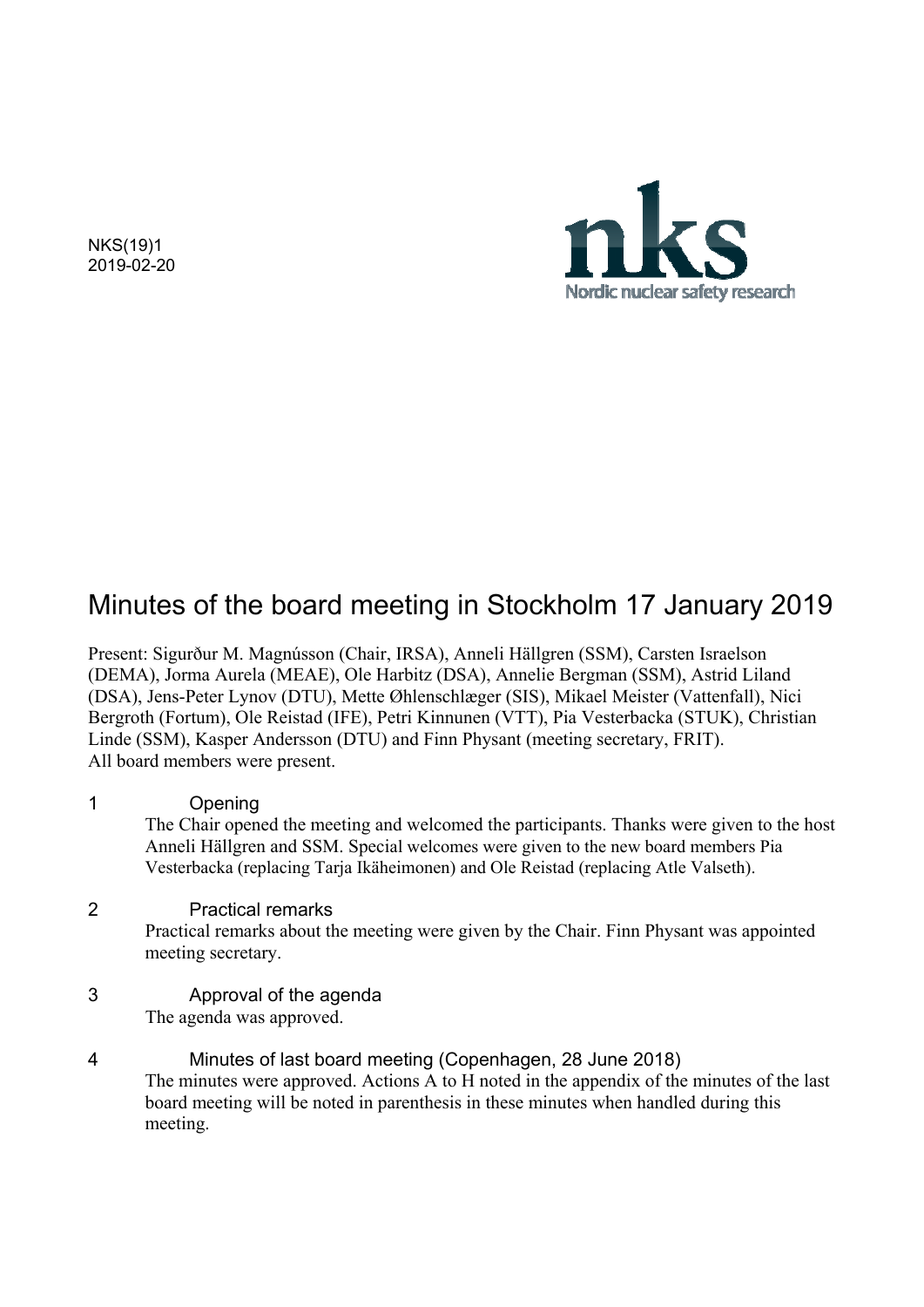#### 5 News since last board meeting

a. Report from the owners' group meeting

The Chair informed about the outcome of the owners' meeting:

Owners had met last night (16 January) and had good discussions regarding the future of NKS, the policy document and the way forward.

The Chair had informed the owners that NKS had provided support to the ICRP Free the Annals Campaign in the order of 1500 EUR and they approved the support. NKS Logo is now on the ICRP website.

Anneli Hällgren had informed that Christian Linde would leave as PC-R at the end of 2019. Finland will provide a new PC-R, probably from STUK.

Jorma Aurela had informed that this will be his last owners/board meeting and that STUK would from this meeting represent Finland in the owners' group.

The owners plan to meet the day before the June board meeting to continue discussions on NKS after 2020.

b. News from board members' organisations

The members informed each other about relevant news.

Especially, Ole Harbitz informed the board about the change of name for the "Norwegian Radiation Protection Authority" to the "Norwegian Radiation and Nuclear Safety Authority". The new website address is www.dsa.no and correspondingly all new e-mail addresses are named x.y@dsa.no

Nici Bergroth informed the board that he in 2018 has joined Fortum with the new e-mail address nici.bergroth@fortum.com

#### c. Administrative news

Finn Physant informed the board that the policy documents "This is NKS" and the new folder - printed for the 2019 seminar - both have been updated (Action B). The "Handbook for NKS applicants and activity leaders" has been updated to a July 2018 version according to decisions at the last board meeting (Action D). The "NKS Administrative Handbook" has been updated in November 2018 and includes now the fact that NKS formally has been registered as an organisation in Norway in the Brønnøysund Registers.

Furthermore Finn Physant presented a new bank agreement with Danske Bank in Denmark. All board members signed the agreement. Due to the lengthy legitimation process leading to this agreement some board members will have to provide updated personal address ID and full board member legitimation must be obtained from the new member. Finn Physant will contact the board members in question concerning this.

Finally Finn Physant informed the board about the possibilities of signing internet insurances in all NKS' four banks. The conclusion so far is that NKS at the moment only can sign such insurances in Denmark, as NKS is both domiciled and registered in Denmark (Action A).

The board took note of the administrative news.

#### 6 NKS after 2020

The Chair said a few words about the development of the draft policy document before going around the table for general comments from the board members. The general comments were supportive of the draft but underscored very different views within the board regarding nuclear security. Anneli Hällgren presented the draft document paragraph by paragraph. The discussion was constructive and several specific comments were made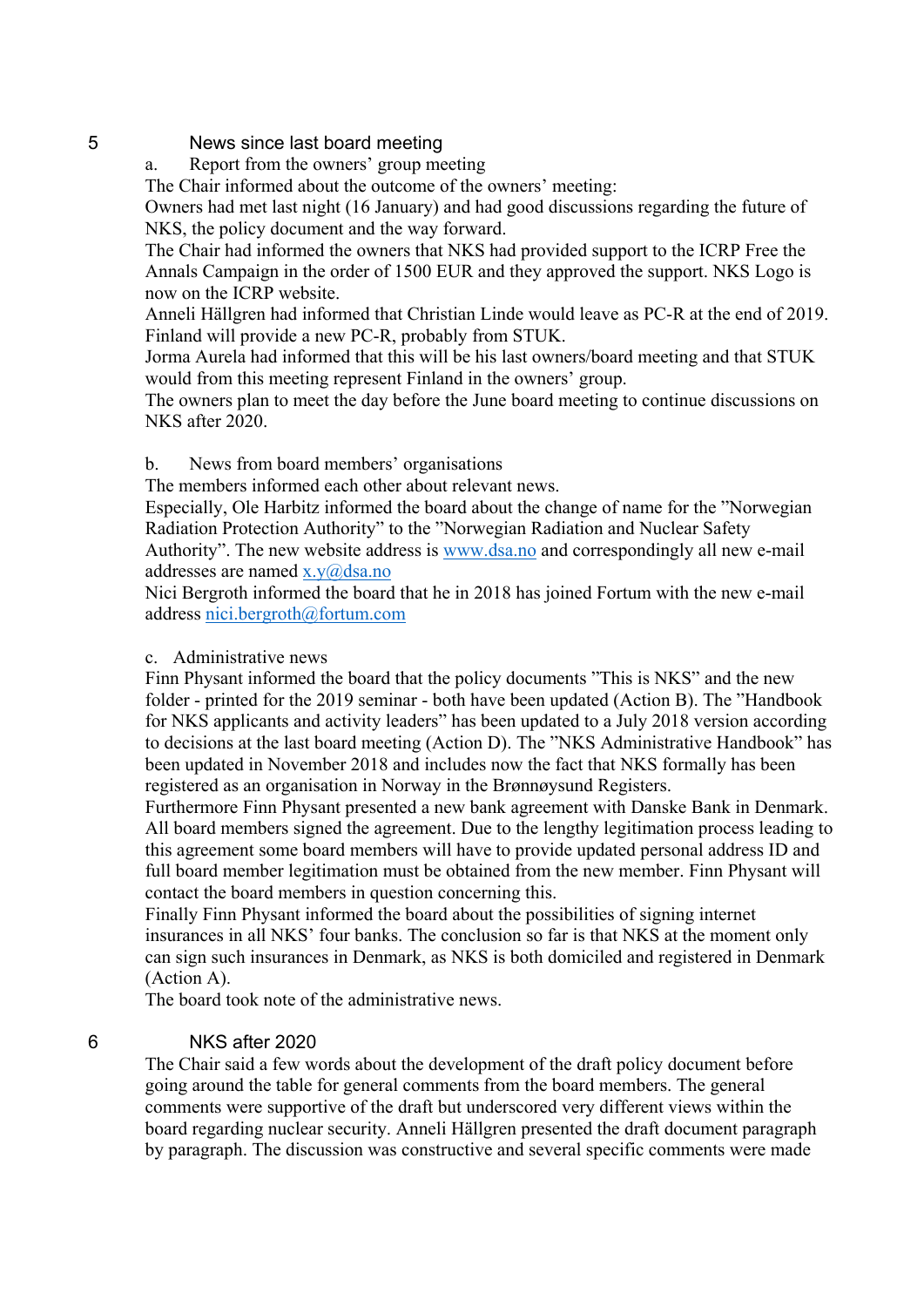both regarding content and editorial issues. Different views on to include nuclear security or not and how in text were presented. There was agreement for continued inclusion of measurement projects related to analytical nuclear forensics in the NKS program. Anneli Hällgren and the Chair will revise the draft policy document based on the discussions and comments made at the board meeting and send a revised draft to the board for comments no later than **1 February.** Comments requested before **15 February**. The aim is for the board to approve a final draft at the June board meeting. As to the next steps in the "NKS after 2020" discussion, the aim is to ask owners and board members to give their views on the present organizations of NKS and NKS activities including proposals for improvement/change with rationale, **before 15 March.** Anneli Hällgren and the Chair will develop a discussion paper based on the proposals received and send to board for comments before **15 April**. Comments and further proposals **before 1 May**. Revised discussion paper on web-site before **15 May.** 

#### 7 Financial status

Finn Physant presented the distributed material: Financial status report and financial programme specification, both dated 12 December 2018. At this date the reserve was estimated to approximately 720,000 DKK - in accordance with last year's budget decision of 18 January 2018. The Chair concluded that the financial status was as planned. – The board took note of the financial situation.

#### 8 Agreements

The following four agreements were prepared for the board's decision: -R-part programme manager 2019 with Strålsäkerhetsmyndigheten -B-part programme manager 2019 with DTU Nutech -Secretariat from 1 August 2019 to 31 July 2020 with FRIT and -Auditing of the accounts for 2018 with Dansk Revision. All these agreements were approved by the board.

#### 9 R-part: status and new activities

Christian Linde made a presentation of the status of the ongoing R-part activities. Overall the work in NKS-R is progressing according to plan. Five of the seven activities from CfP 2017 are completed and the NKS reports are published. Final reports for the remaining two activities are expected in early 2019. All six activities from CfP 2018 are ongoing - all contracts were signed before the end of March 2018. Workshops have been carried out successfully in the activities FIREBAN and NORDEC. A workshop in the activity SITRON was held on the same day as the board meeting. Travel assistance has been granted to two young scientists.

Christian Linde presented the evaluation results and funding recommendations for CfP 2019. NKS-R received 10 proposals this year (two continued and eight new proposals), with a total funding request of 5519 kDKK. Three funding alternatives were presented based on the evaluations with a total budget equal to 3162 kDKK. After some discussions, the board favoured one of these funding alternatives and agreed to fund the following six activities in 2019 (all amounts in kDKK):

| BREDA-RPV | 471 |
|-----------|-----|
| SPARC     | 565 |
| COCOS     | 565 |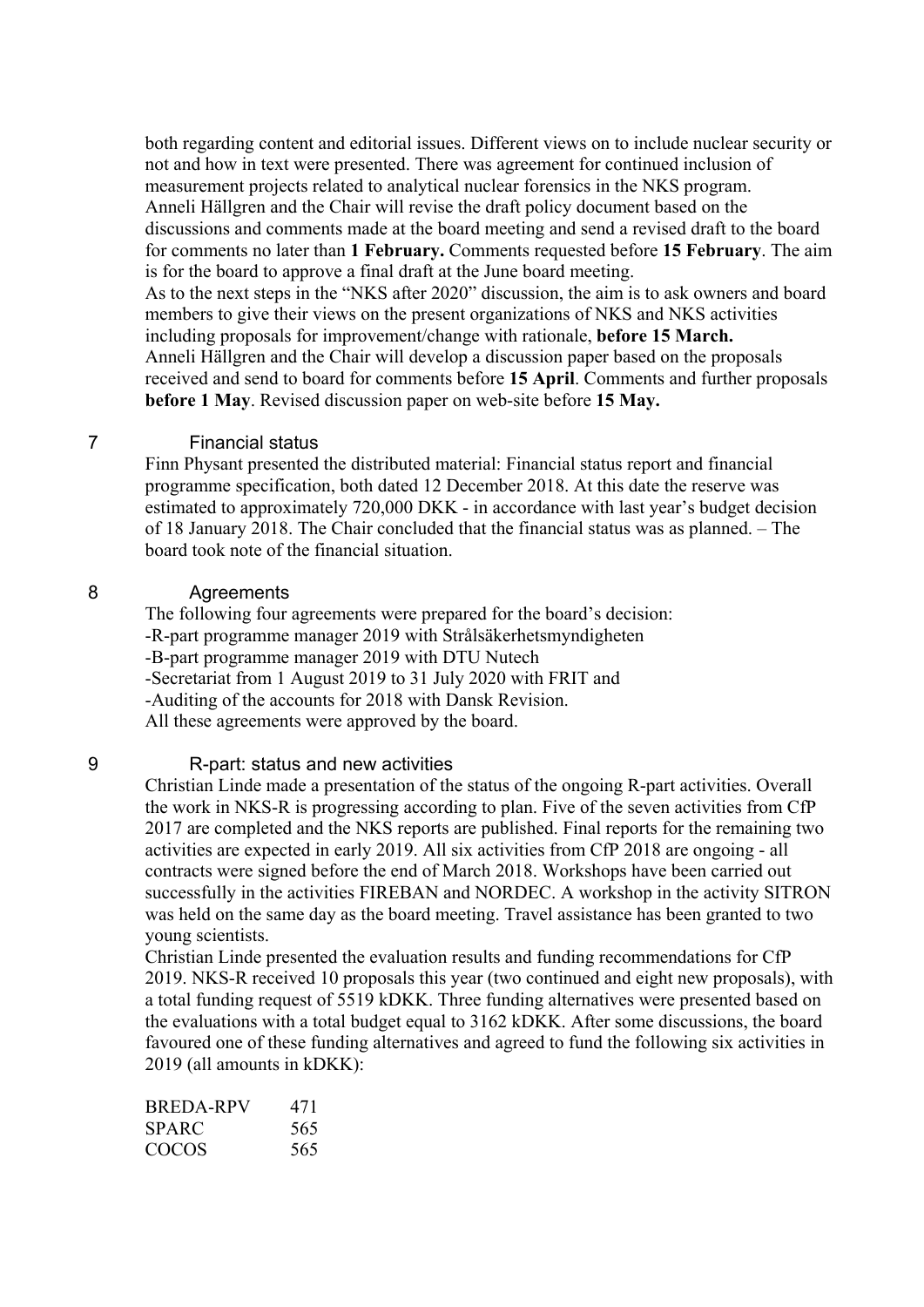| PROSAFE | 471 |
|---------|-----|
| THEOS   | 565 |
| TETR A  | 525 |

The total budget for these six activities is 3162 kDKK.

Furthermore Christian Linde presented the NKS-R article published in Nuclear Engineering and Technology (accepted 24 November 2018 and published online with full open access).

#### 10 B-part: status and new activities

Kasper Andersson presented a status report for ongoing activities. In an overall view the work in NKS-B is progressing well. There are no delayed activities started before 2018. The activities from 2018 are reported to be carried out on schedule with one small expected delay. Young scientist travel assistance has been granted to two scientists – one more approval has been made. All three NKS-B seminars/workshops have been carried out successfully: AVESOME, GAMMARAY and RADWORKSHOP.

Kasper Andersson presented the evaluation results and funding recommendation for CfP 2019 – a total of 12 (of these 2 are continued) proposals were received. The total amount requested was 4731 kDKK from a budget of 3240 kDKK. After some discussion the board agreed to fund the following 8 activities in 2019 (all amounts in kDKK):

| <b>OPTIMETHOD</b> | 473 |
|-------------------|-----|
| Shieldmorc        | 335 |
| DTM-DECOM         | 430 |
| <b>ICP-BIODEC</b> | 392 |
| <b>NANOD</b>      | 229 |
| <b>SLIM</b>       | 473 |
| <b>ECONORMS</b>   | 430 |
| <b>RINFOR</b>     | 478 |

The total budget for these 8 activities is 3240 kDKK.

#### 11 Budget for 2019

Finn Physant presented the distributed budget proposal of 2 January 2019. - This proposal was approved by the board and it is attached to these minutes in appendix A. DEMA asked about the deficit in the budget of about DKK 900k. The chairman explained that the 2019 deficit is covered mainly by the reserve available at the end of 2018. DEMA asked, how it is possible that the reserve year after year can cover a budget deficit? The chairman explained that the reserve consists mainly of funds reserved but not used and unclaimed reservations for projects (contracts signed, but invoices not received). The chair reminded that there was a decision many years ago, in consultation with NKS auditor, that if reserved funds have not been claimed three years after a project is completed then the funds are moved to the reserve and used again. DEMA asked if NKS should be more active in reminding organizations, that they have unclaimed funds. The board was of the opinion that this was not necessary.

#### 12 NKS articles

Both articles have been published and they are available on the website. Announcements of the articles have been made in NewsFlashes. The Chair noted that the article work already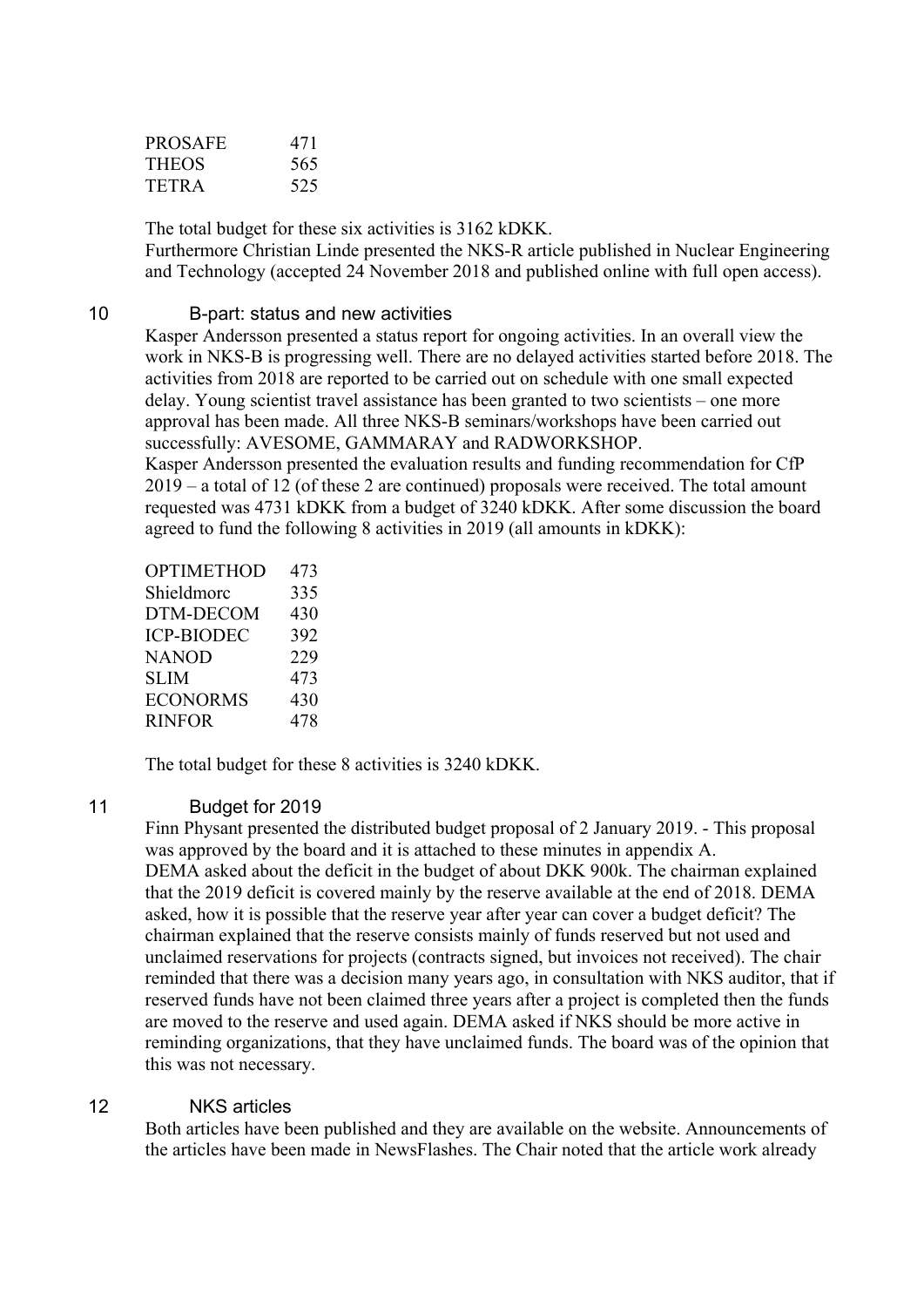had been started after the 2016 seminar and that it had been quite time consuming. The idea was first presented by Kasper Andersson and given green light by the board at the summer meeting 2016. The Chair concluded that it had been a work well done.

#### 13 NKS R and B seminar 2019

The Chair opened the meeting item by asking for any comments about the seminar, which the Chair valued as a good seminar:

Kasper Andersson concluded that good presentations had been obtained with a wide range of topics, which Kasper Andersson was happy about.

- Christian Linde concluded that the seminar had been better than he had expected – with a good team and a good balance.

- Ole Harbitz noted that the timing of all the parts of the seminar always is a problem to be dealt with.

- Annelie Bergman asked if experience from this seminar could be used for instance to give feed-back to presenters already before an upcoming seminar.

- The Chair replied that screening of presentations could be a future possibility. The Chair also noted the use during the seminar of the new term "sustainable decommissioning".

- Anneli Hällgren concluded that the seminar had been very well organized.

- Annelie Bergman suggested that for an upcoming seminar it could be a good idea to open registrations for participants for half and/or whole days.

The Chair concluded that the board was quite happy about the outcome of the seminar and the board made a decision in principle for a 4th seminar in 2022.

#### 14 Information activities

Finn Physant informed the board about the website, newsletters etc. – Website visitor statistics were presented concluding that the level of use of the website has been quite normal during the last part of 2018 except from a hacking attack in September. The attack showed more than 11,000 visitors over a few hours via the sign-up button for NKS-news. The button was erased, the attack stopped and a Google Recaptcha solution was installed in order to avoid similar future attacks. Since the last board meeting 8 NewsFlashes have been distributed. These NewsFlashes especially focused on CfP 2019, the 2019 seminar, the two new R- and B-articles, new publications and young scientist travel assistance. Besides this a NewsLetter was distributed 10 January including final call for the 2019 seminar, the R- and B-proposals of the CfP 2019, recent seminars and young scientist travel assistance. There is a list of more than 540 e-mail addresses, to which NKS electronic letters are distributed.

As mentioned under meeting item 5 the 2017 version of the pamphlet has been updated and published and printed in due time before the R and B seminar in January 2019. Furthermore books of abstracts were also produced for the seminar.

#### 15 Other issues

Many thanks for 17 years' participation and good cooperation and the best wishes for the future were given by the Chair to Jorma Aurela, who is leaving the board.

#### 16 Next meeting

Next meeting will be held in Copenhagen (in Kastellet) on 4 June 2019. The owners will meet on 3 June – also in Copenhagen. DEMA will host the owners meeting and DTU Nutech will host the board meeting.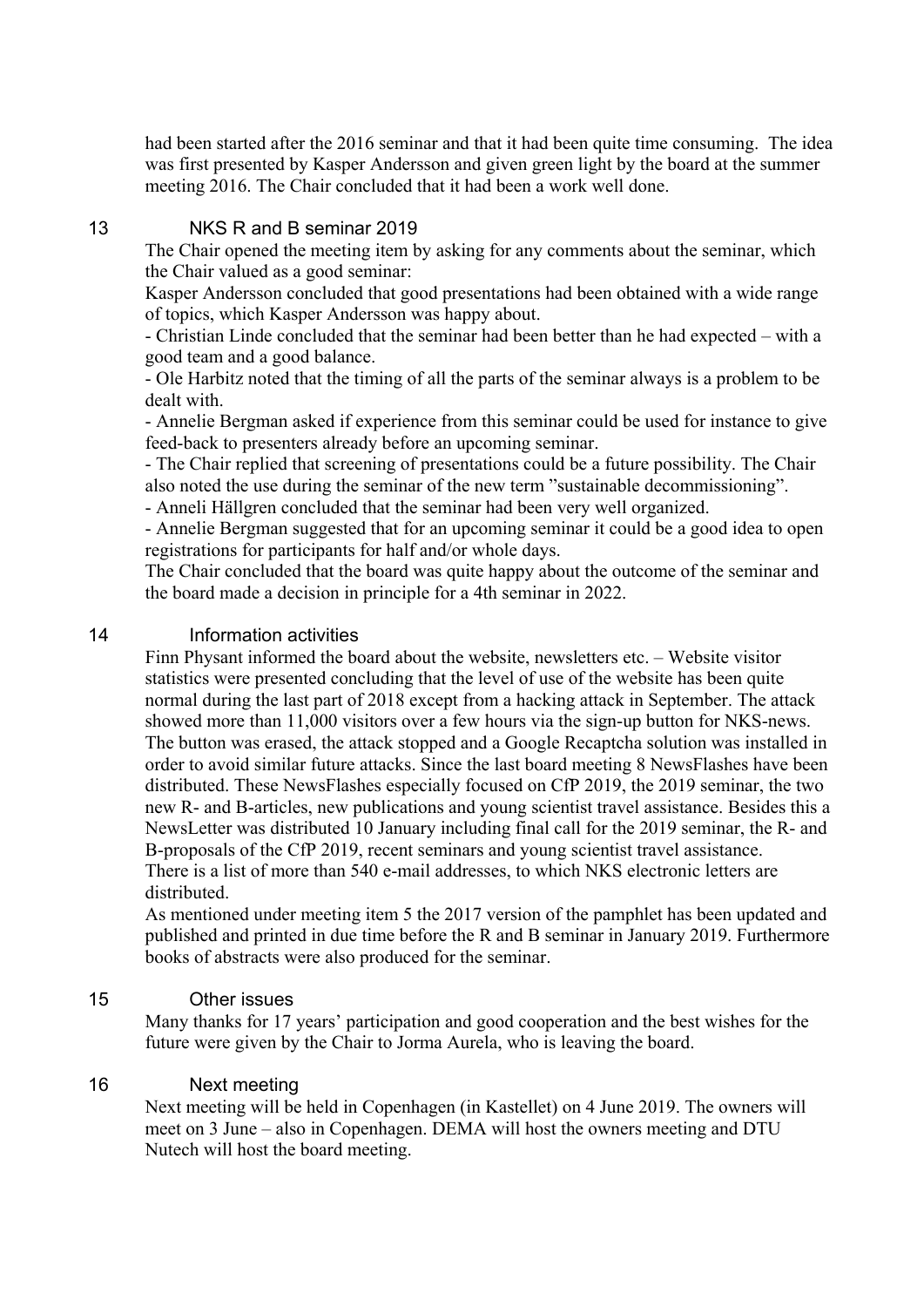### 17 End of meeting Thanks for a good meeting were expressed by the Chair.

Sigurður M. Magnússon Chairman

Finn Physant Meeting secretary

Appendices: A: Budget decision for 2019 dated 17 January 2019 B: Actions from the board meeting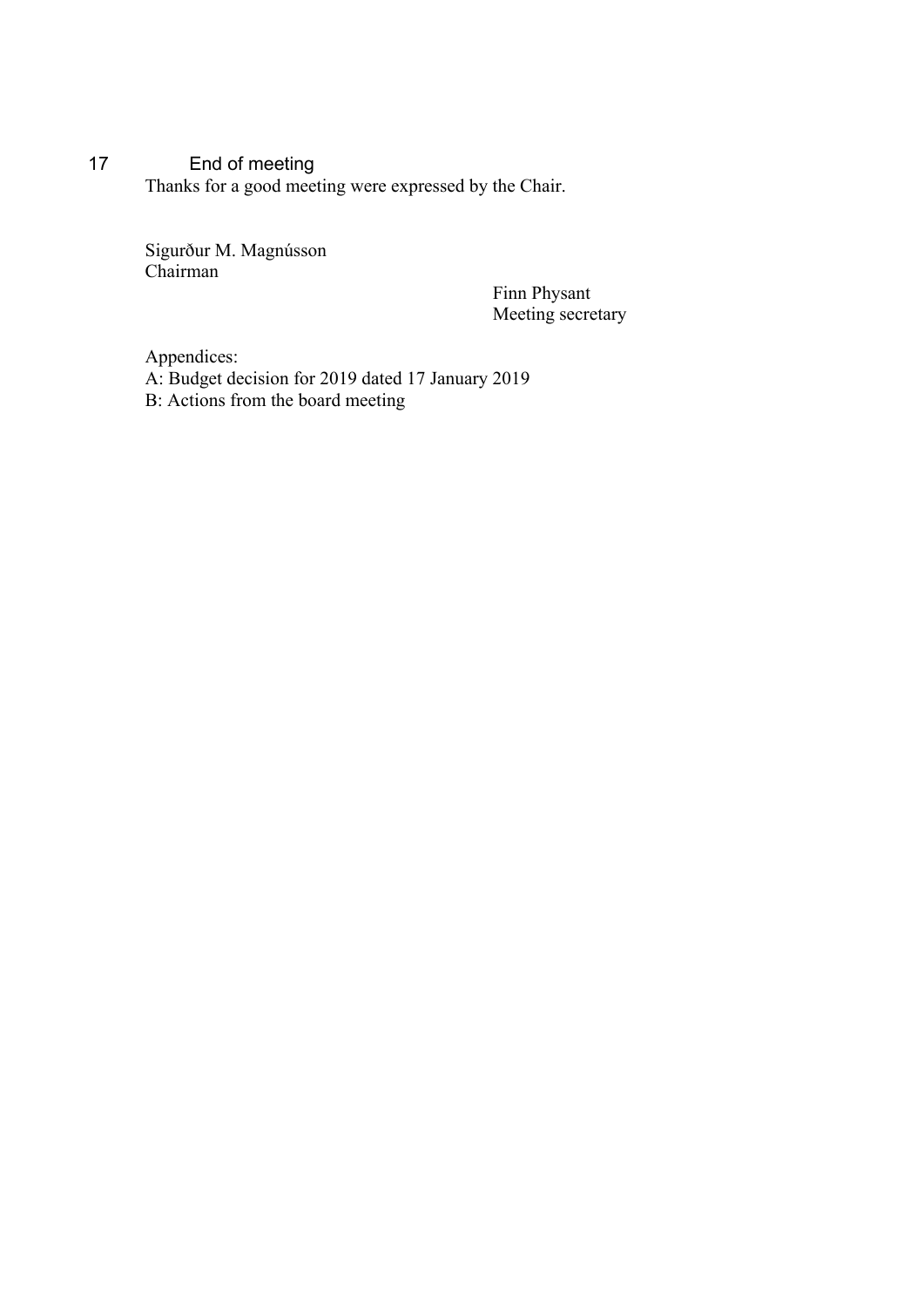## *Appendix A - NKS budget for 2019 - decision 17 January 2019*

| <b>Budgets</b>                            | Budget for 2019 | <b>Budget for</b><br>2019 | <b>Budget for</b><br>2018 |
|-------------------------------------------|-----------------|---------------------------|---------------------------|
|                                           | <b>EUR</b>      | <b>DKK</b>                | <b>DKK</b>                |
| R-part                                    |                 |                           |                           |
| Activities                                | 423.446         | 3.162.000                 | 3.000.000                 |
| Fee PC                                    | 61.602          | 460.000                   | 460.000                   |
| <b>Travels PC</b>                         | 6.696           | 50.000                    | 50.000                    |
| Coordination/Young scientists' travel     | 6.696           | 50.000                    | 50.000                    |
| <b>R</b> total                            | 498.440         | 3.722.000                 | 3.560.000                 |
| <b>B-part</b>                             |                 |                           |                           |
| Activities                                | 433.892         | 3.240.000                 | 3.250.000                 |
| Fee PC                                    | 61.602          | 460.000                   | 460.000                   |
| <b>Travels PC</b>                         | 6.696           | 50.000                    | 50.000                    |
| Coordination/Young scientists' travel     | 6.696           | 50.000                    | 50.000                    |
| <b>B</b> total                            | 508.885         | 3.800.000                 | 3.810.000                 |
| Seminar 2019                              |                 |                           |                           |
| Seminar 2019                              | 6.696           | 50.000                    | 100.000                   |
| Seminar 2019 total                        | 6.696           | 50,000                    | 100.000                   |
| Common                                    |                 |                           |                           |
| Common various according to specification | 26.783          | 200.000                   | 200.000                   |
| The Nordic Society's meeting              | 5.000           | 37.337                    | 0                         |
| <b>Common total</b>                       | 31.783          | 237.337                   | 200.000                   |
| <b>Others</b>                             |                 |                           |                           |
| Fee Secretariat                           | 87.649          | 654.500                   | 668.750                   |
| Fee Chairman incl. travels                | 57.584          | 430.000                   | 430.000                   |
| <b>Travels Secretariat</b>                | 2.009           | 15.000                    | 15.000                    |
| <b>Others total</b>                       | 147.242         | 1.099.500                 | 1.113.750                 |
| <b>TOTAL</b>                              | 1.193.047       | 8.908.837                 | 8.783.750                 |
| Expected incomes according to app. 1      | 1.072.676       | 8.009.997                 | 8.129.916                 |
| <b>Surplus</b>                            | $-120.370$      | $-898.840$                | $-653.834$                |

| Total reserve end of January 2019: ca. EUR:                                              | 82.131,30               |
|------------------------------------------------------------------------------------------|-------------------------|
| Total reserve end of January 2019: ca. DKK:                                              | 613.299,08              |
| Old reservations from before 2016, not claimed,<br>amount to:                            | 557.500,00              |
| Cancellation of NKS-B(18)1-NRPA<br>Cancellation of NKS-R(17)120-8-IFE                    | 48.200,00<br>122.000,00 |
| Gain/Loss due to the development in exchange rates<br>2018-2019 ca.:                     | $-85.000,00$            |
| Funding reserved for use in 2018, but not used, will<br>amount to ca.:                   | 150.000,00              |
| Present reserve and surplus/deficit                                                      | $-179.400.93$           |
| Proposed budget for 2019                                                                 | -898.839,93             |
| for the board, which according to the financial status<br>report of 12 December 2018 is: | 719.439,00              |
| Any deficits to be covered by the reserve available                                      |                         |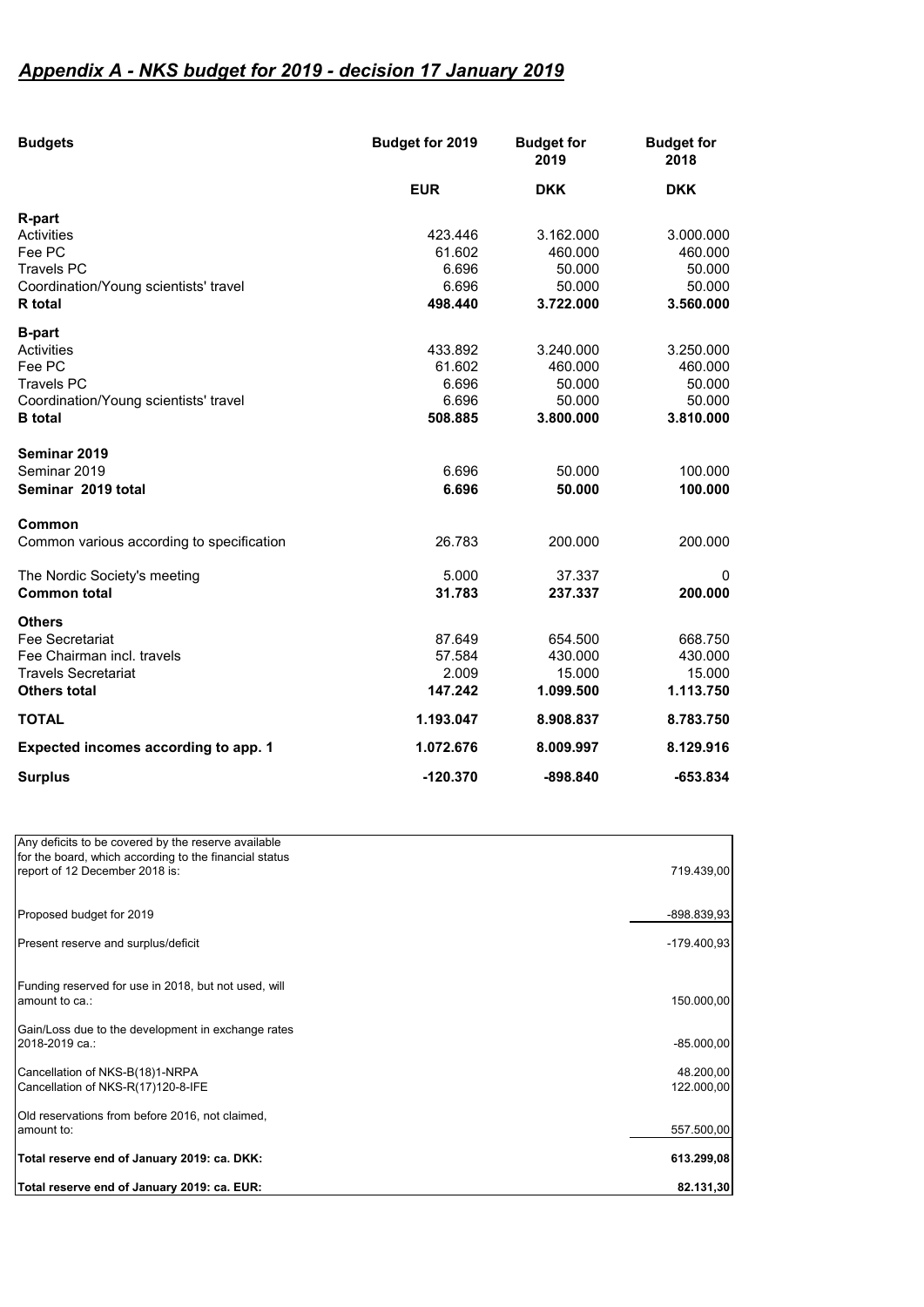#### **Specification of "Common" for 2019**

|                         | 2019       | 2019       | 2018       |
|-------------------------|------------|------------|------------|
|                         | <b>EUR</b> | <b>DKK</b> | <b>DKK</b> |
| Common                  |            |            |            |
| Reports, materials etc. | 1.841      | 13.750     | 18.750     |
| Postage, fees           | 1.339      | 10.000     | 10.000     |
| Equipment               | 2.009      | 15.000     | 0          |
| Internet                | 9.374      | 70.000     | 70.000     |
| Auditing, consulting    | 8.202      | 61.250     | 61.250     |
| Information material    | 2.009      | 15.000     | 20.000     |
| Various expenses        | 2.009      | 15.000     | 20.000     |
| <b>Common total</b>     | 26.783     | 200.000    | 200,000    |

#### *Appendix 1 for budget decision for 2019*

#### **Pledge for funding in 2019 - Incomes Proposal for 2019 Proposal for 2019 Actual for 2018 EUR DKK DKK** SSM 3.441.165 TEM 350.000 2.613.555 2.605.715 BRS 50.219 375.000 375.000 GR 24.000 179.215 178.678 NRPA 80.211 598.960 605.280 **Total EUR / DKK 947.164 7.072.760 7.205.838** SSM contribution SEK 4.550.000 NRPA contribution NOK 800.000<br>BRS contribution DKK 375.000 BRS contribution DKK **EUR DKK DKK** Fortum 27.000 201.617 201.012 TVO 27.000 201.617 201.012 Fennovoima 10.750 80.273 80.033 IFE 12.032 89.844 83.226 Forsmark 13.000 97.075 96.784 Ringhals 13.000 97.075 89.213 OKG 13.000 97.075 97.168 SKB 9.730 72.660 75.630 **Total EUR / DKK 125.512 937.236 924.078 Complete EUR / DKK 1.072.676 8.009.997 8.129.916** IFE contribution NOK 120000<br>SKB contribution SEK 100000 SKB contribution SEK *Exchange rates 2018/19:*

| <b>NKS 2019:</b> |          |
|------------------|----------|
| <b>DKK</b>       | 100.0000 |
| <b>EUR</b>       | 7,4673   |
| <b>NOK</b>       | 0.7487   |
| <b>SEK</b>       | 0,7266   |
| <b>NKS 2018:</b> |          |
| <b>SEK 2018</b>  | 0.7563   |
| EUR 2018         | 7.4449   |
| <b>NOK 2018</b>  | 0.7566   |
|                  |          |